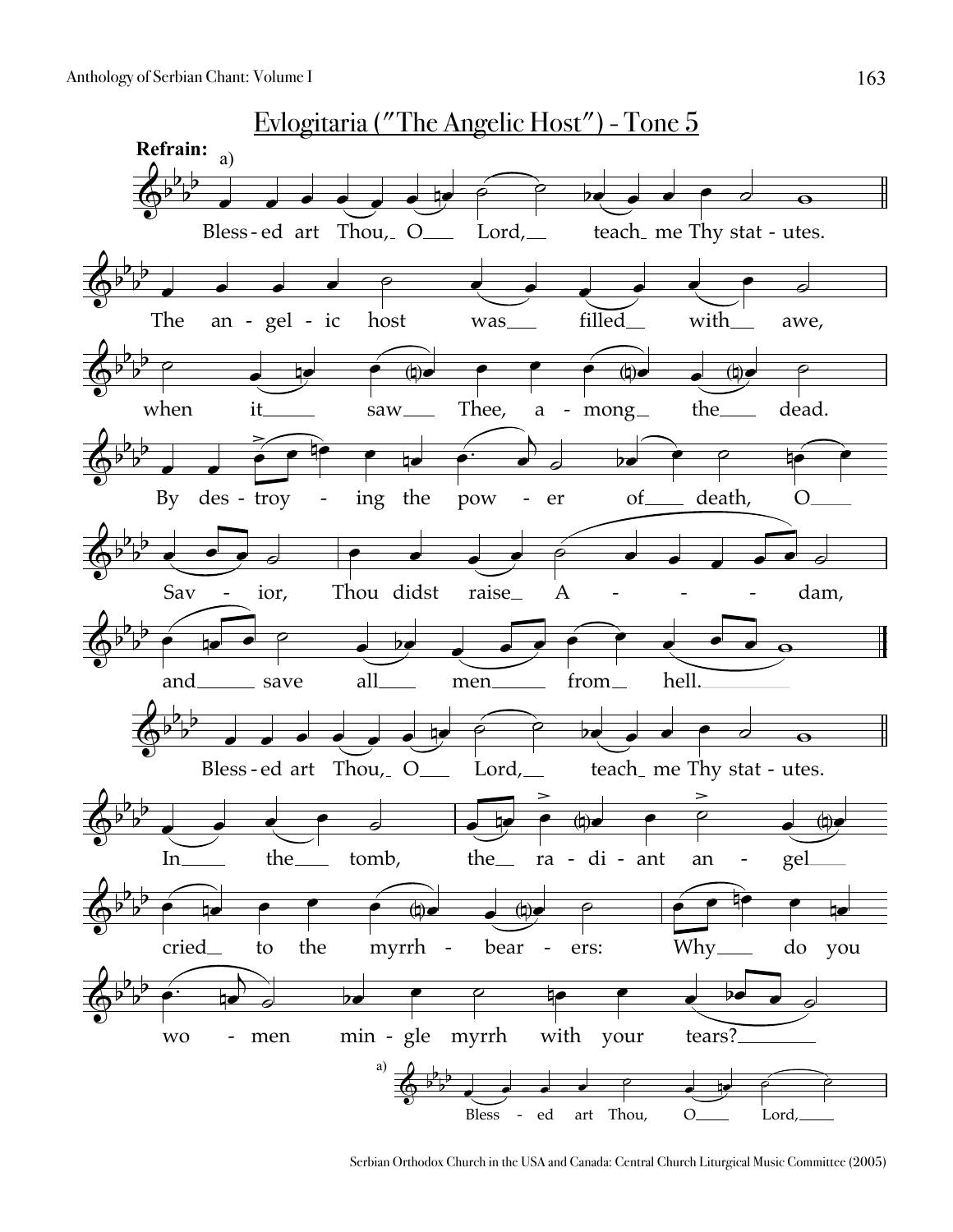

Serbian Orthodox Church in the USA and Canada: Central Church Liturgical Music Committee (2005)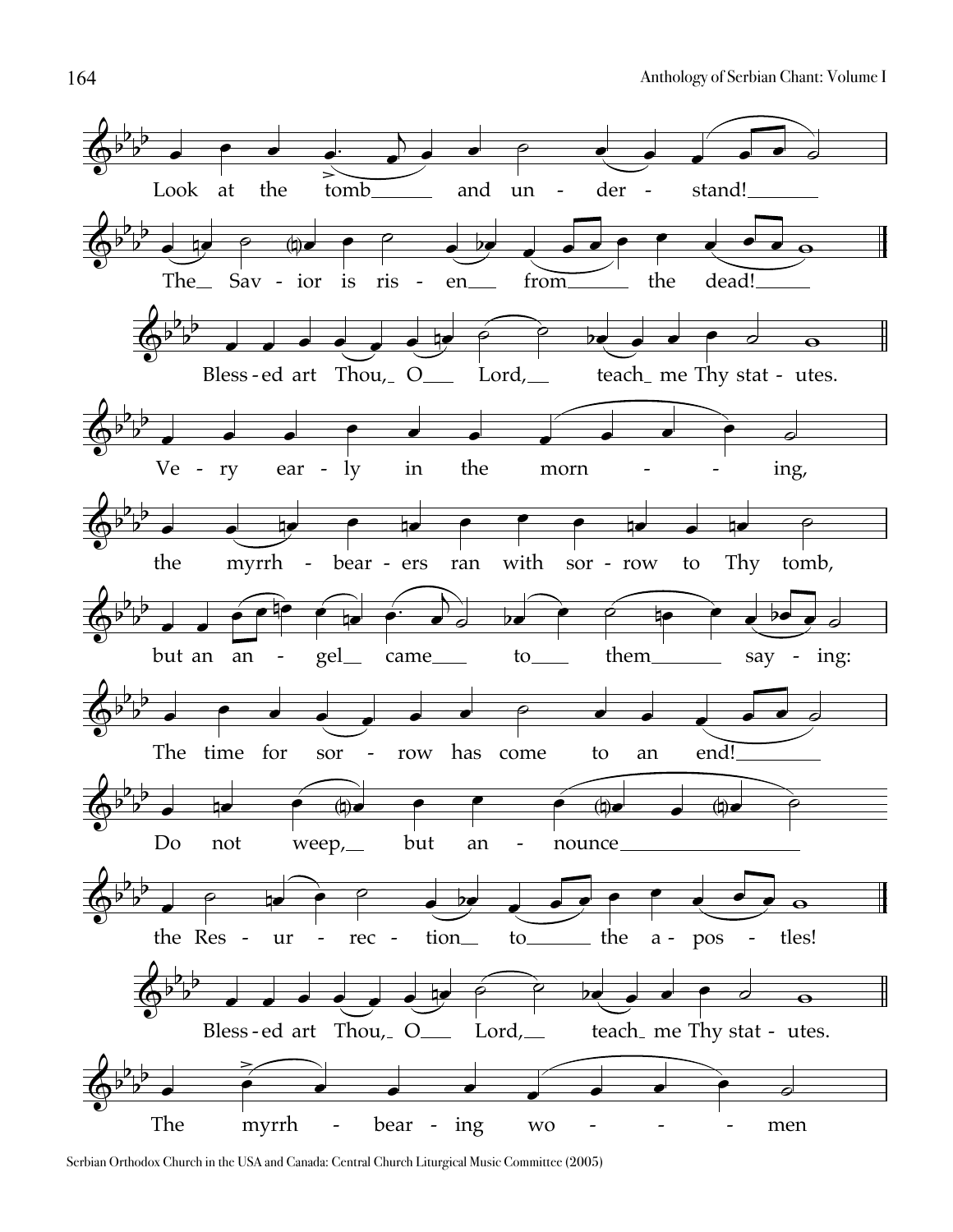Anthology of Serbian Chant: Volume I



Serbian Orthodox Church in the USA and Canada: Central Church Liturgical Music Committee (2005)